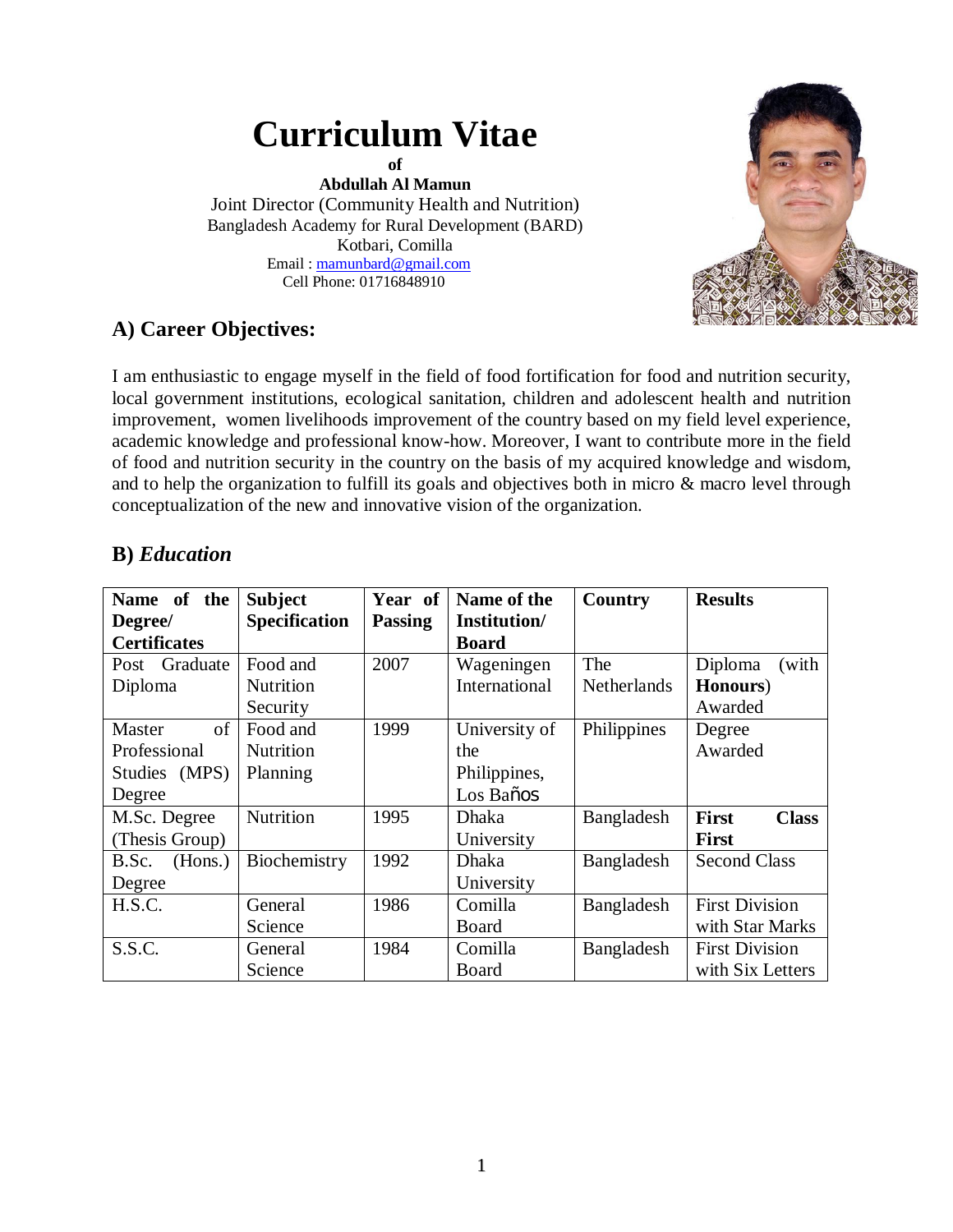## **C)** *Training Received:*

| <b>Name of the Course</b>     | <b>Institution</b>   | <b>Country</b> | <b>Duration</b> | Year    | <b>Remarks</b> |
|-------------------------------|----------------------|----------------|-----------------|---------|----------------|
|                               | /Organization        |                |                 |         |                |
| Promotion<br>of Food          | nimsme,              | India          | 15 Weeks        | 2009    | Successfully   |
| Processing                    | Hyderabad            |                |                 |         | Completed      |
| Enterprises                   |                      |                |                 |         |                |
| TOT on Food<br>and            | <b>BAN-HRDB</b> and  | Bangladesh     | 15 Days         | 2002    | Successfully   |
| <b>Nutrition Planning</b>     | UPLB,                |                |                 |         | Completed      |
|                               | Philippines          |                |                 |         |                |
| Research                      | <b>BARD, Comilla</b> | Bangladesh     | 3 Weeks         | 2003    | Successfully   |
| Methodology<br>for            |                      |                |                 |         | Completed      |
| Science<br>Social             |                      |                |                 |         |                |
| Researchers                   |                      |                |                 |         |                |
| Certificate Course on         | <b>BMRC</b> , Dhaka  | Bangladesh     | 10 Weeks        | 2004-05 | Successfully   |
| <b>Research Bioethics</b>     |                      |                |                 |         | Completed      |
| <b>Training of Trainers</b>   | <b>BARD</b>          | Bangladesh     | 2 Weeks         | 1998    | Successfully   |
|                               |                      |                |                 |         | Completed      |
| Special<br>Computer           | BPATC,<br>Savar,     | Bangladesh     | 3 Weeks         | 2000    | Successfully   |
| Application                   | <b>Dhaka</b>         |                |                 |         | Completed      |
| <b>Skill</b><br>Presentation  | Engineering          | Bangladesh     | 3 Days          | 2001    | Successfully   |
| Development                   | Staff<br>College,    |                |                 |         | Completed      |
|                               | <b>Dhaka</b>         |                |                 |         |                |
| <b>ICT</b><br>for<br>Rural    | <b>NIRD</b>          | India          | 2 Weeks         | 2004    | Successfully   |
| Development                   |                      |                |                 |         | Completed      |
| Rural<br>Development          | Kuyoong              | Korea          | 2 Weeks         | 2012    | Successfully   |
| <b>Strategies</b>             | University           |                |                 |         | Completed      |
| International                 | <b>NIRD</b>          | India          | 1 Week          | 2014    | Successfully   |
| Workshop<br>cum               |                      |                |                 |         | Completed      |
| Programme<br>training         |                      |                |                 |         |                |
| on Food and Nutrition         |                      |                |                 |         |                |
| Security<br>Assurance         |                      |                |                 |         |                |
| through<br>Efficient          |                      |                |                 |         |                |
| Resource<br>and               |                      |                |                 |         |                |
| Technology                    |                      |                |                 |         |                |
| Management                    |                      |                |                 |         |                |
| <b>International Training</b> | Wageningen           | The            | 2 Weeks         | 2016    | Successfully   |
| Programme<br>on               | International        | Netherlands    |                 |         | Completed      |
| "Designing<br>and             |                      |                |                 |         |                |
| Facilitating<br>Multi-        |                      |                |                 |         |                |
| stakeholders                  |                      |                |                 |         |                |
| Partnerships<br>(MSPs)        |                      |                |                 |         |                |
| for Gender and Youth          |                      |                |                 |         |                |
| Sensitive<br>Food             |                      |                |                 |         |                |
| Security"                     |                      |                |                 |         |                |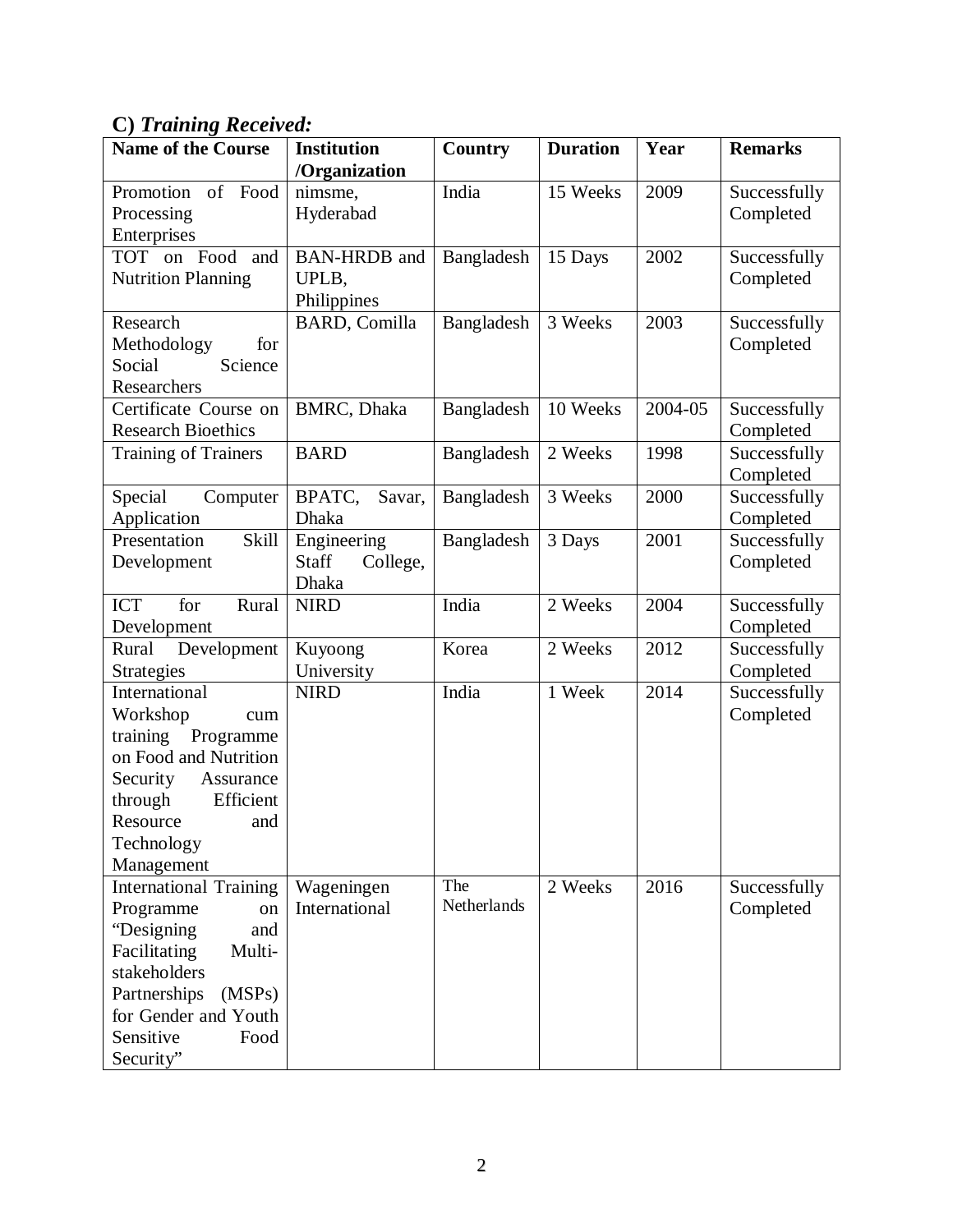#### *D) Working Experience in the Field of Community Health and Nutrition:*-19 Years

(September 1996 to date)

#### *E) Membership of Professional Bodies:*

- 1. Member, Food Security and Nutrition Forum, FAO
- 2. Member, Bangladesh Society for Training and Development (BSTD)
- 3. General Secretary, Comilla Nutrition Society, Comilla

#### **F) Project Involvement:**

1) Working as Project in the GOB funded project on **"Women's Education Income and Nutrition Improvement Project".**

2) Working as Team Leader in the JICA funded and Japan Association of Drainage and Environment (JADE)-Bangladesh implementing project "**Awareness Raising and Capacity Building on Appropriate Management of EcoSan Toilet in Rural Areas of Bangladesh**".

3) Working as Project Director of an experimental project entitled "**Institutionalizing Local Level Poverty Monitoring System**" funded by CBMS Network, Philippines.

#### **G)** *Publications :( Scientific and Social Research)*

- 1. Assessment of Iodine Nutriture Status among School Children of Dhaka University Campus: Biochemical Iodine Deficiency, Bangladesh Journal of Nutrition, Vol. 10, Nos. 1 & 2, June 1997, Dhaka University, Dhaka, Bangladesh.
- 2. Food Security in Bangladesh: A Case of Eight Villages, August 2000 Bangladesh Academy for Rural Development and Rural Development Academy, Bogra, Bangladesh.
- 3. An Analysis of Poverty and Development Issues at Local Level: Results from Four Villages. Published by BIDS, Dhaka; April 2003
- 4. Impact of Micro-Credit on Food Consumption and Nutrition Status of Selected Rural Poor. Published by BARD, Comilla, April 2003.
- 5. Socio-Cultural Change of Haratoli Village : A Comparative Analysis of Past and Present Situation. Published in Current Thoughts of Rural Development. Published by BARD. December 2002.
- 6. Experiences of BARD in Community Health and Nutrition. Published in Current Thoughts of Rural Development. Published by BARD. December 2002
- 7. Health Nutrition and Educational status of women and children in CVDP villages. Published by BARD. April 2004.
- 8. A Comparative study on Union Health Centers, Community Clinics and NGO Operated Clinics in Rural Areas of Bangladesh. Journal of Rural Development, January 2006. Published by BARD, Kotbari, Comilla, Bangladesh.
- 9. Ecological Sanitation: An Intermediate Technology for Environmental Management. Volume 1, April 2006, Edited.
- 10. Ecological Sanitation and Eco-toilets: Basic Concepts and Issues. Edited: Ecological Sanitation: An Intermediate Technology for Environmental Management. Volume 1, April 2006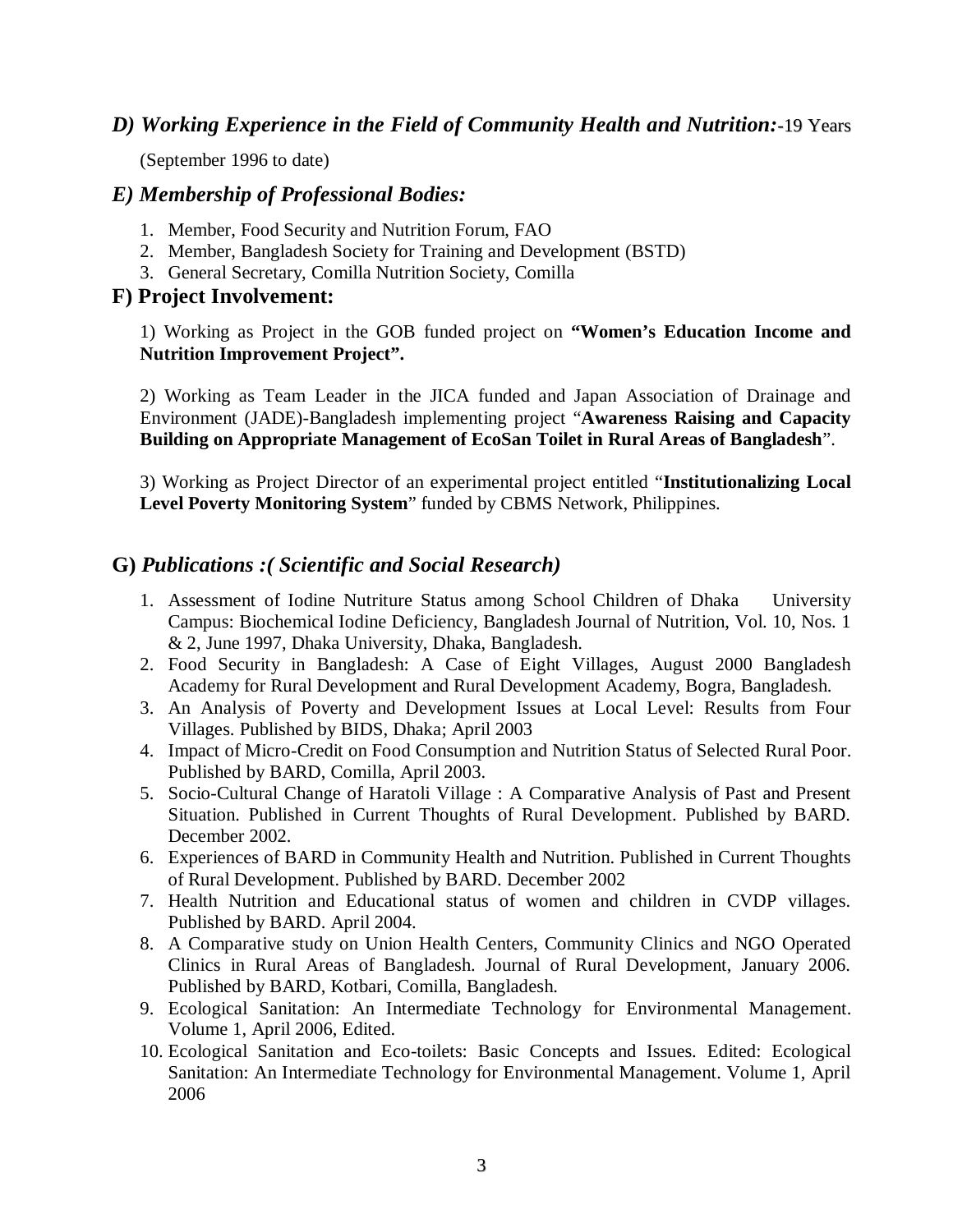- 11. Ecological Sanitation and Eco-toilets in Rural Bangladesh: An Experimentation. Edited: Ecological Sanitation: An Intermediate Technology for Environmental Management. Volume 1, April 2006
- 12. Post Training Utilization Study on Poverty Reduction Plan through Small Scale Water Resources Development Sector Project of LGED, Published by BARD, April 2012.
- 13. Nutritional Status of under-five children of women development programme and nonprogramme villages of BARD, The Journal of Rural Development, No. 36, Volume 2, Bangladesh Academy for Rural Development (BARD), 2012
- 14. Digital Bangladesh: Public service delivery in rural areas. The Journal of Rural Development, No. 36, Volume 2, Bangladesh Academy for Rural Development (BARD), 2012.
- 15. Situation Analysis of South Khosbash Union: A findings of PRA Survey, Published by BARD and ETEA Foundation, Spain, November 2011.
- 16. Prospects of Compulsory IT Education at Secondary Level: A Study in Selected Areas of Bangladesh. Published by: BARD, July 2012.
- 17. Post Training Utilization Study on Poverty Reduction Plan through Small Scale Water Resources Development Sector Project of LGED, Published by BARD, April 2012.
- 18. Impact Evaluation of Maternity Evaluation Programme in Bangladesh; Published by BARD, November 2014

#### **H) Special Involvement and Award:**

- 1) Completed a Study on Impact Evaluation of Maternity Allowance Programme in Bangladesh which was funded by the Ministry of Women and Children Affairs, Government of the Peoples Republic of Bangladesh. Report was accepted by the government and published by BARD.
- 2) Working as the one of the Examiners of  $4<sup>th</sup>$  year Honours and Masters on Nutrition course of Institute of Nutrition and Food Science (INFS), Dhaka University. Dhaka, Bangladesh.
- 3) Visiting Lecturer, Institute of Nutrition and Food Science (INFS), Dhaka University. Dhaka, Bangladesh.
- 4) Working as the nutrition and sanitation Component Leader of Comprehensive Village Development Programme, which is being implemented in 300 villages of Bangladesh through BARD, BRDB, Cooperative Department and RDA, Bogra.
- **5) Awarded the Burton International Award from Japan in November 2013 for the research paper on "Replication of Ecological Sanitation in Bangladesh: An Empirical Analysis".**

**I) Computer Literacy:** MS Office (MS Word, MS Excel, MS PowerPoint, MS Access, SPSS, Adobe Illustrator, EPI Info, Nutrisurvey, Internet etc.

#### **J)** *Personal Information*

.

1. Father's Name : Late Mafizul Islam 2. Mother's Name: : Mrs. Fatema Begum 3. Mailing Address : Joint Director, Bangladesh Academy for Rural Development (BARD) Kotbari, Comilla –3503, Bangladesh Telephone: 0088(081)-60601-8(PABX) Extn: 313(Office), 451(Residence), Mobile: 01716848910